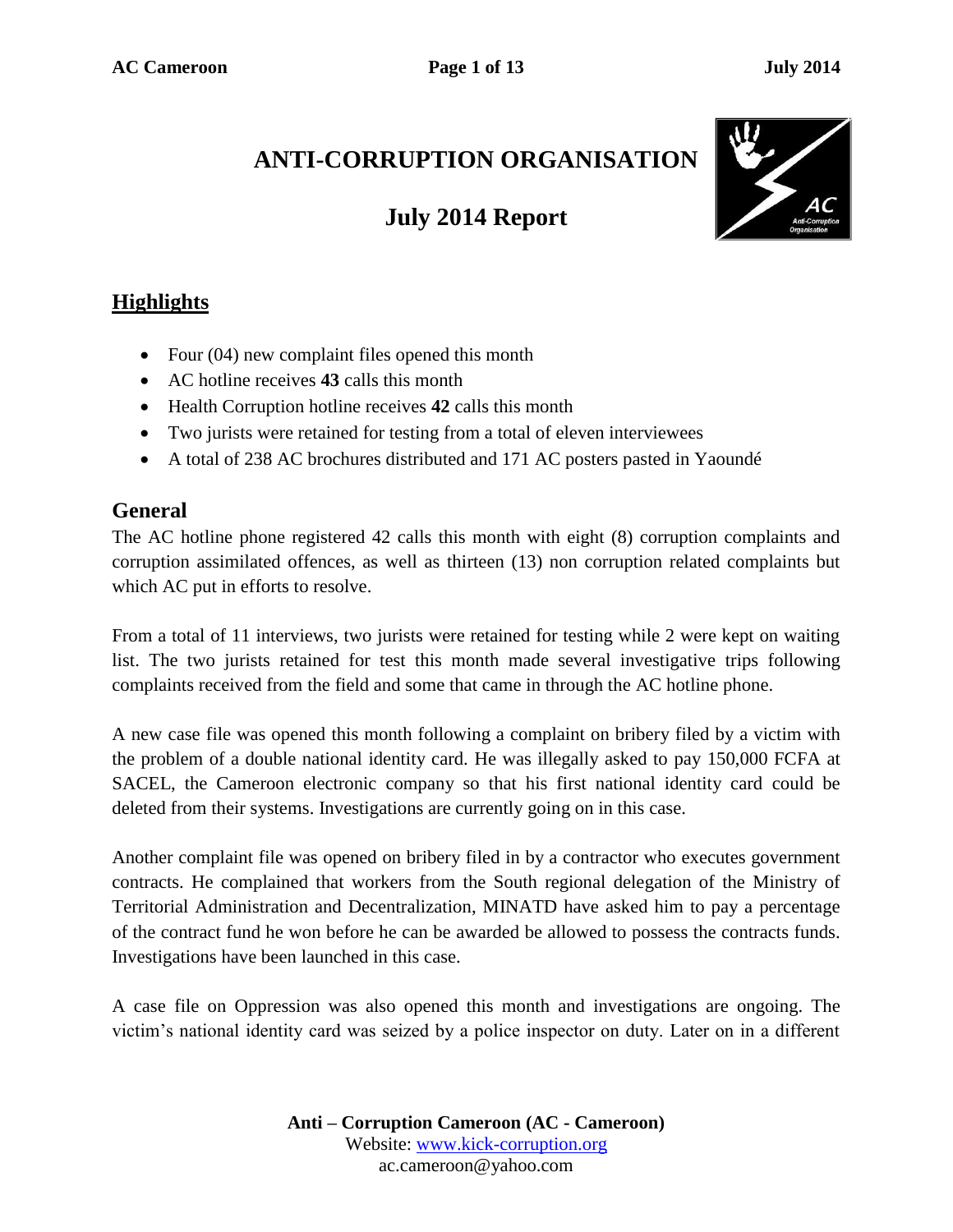occasion, he ordered the arrest of the victim who was locked up in cell in PENA-BOKO in the South West region.

A case file on extortion was opened this month. The victim called to complain against the bilingual primary school of Edea for extortion. He complained that the school increases the Parents Teachers' Association (PTA) levy each year in order to extort parents. Since the PTA levies have been a serious topic of contention in schools this year, AC is currently investigating the case at the Ministry of Basic Education (MINEDUC).

Case follow-up this month continues with the old criminal case of 3 counts involving nonassistance to person in danger, lack of proof of identification and assault lodged against the motor bike riders at the level of hearings at the Mfoundi high court.

Also, the FIPCAM case file opened in May on abusive dismissal, bribe, fraud and human rights abuse opposing FIPCAM employees to the FIPCAM administration is still undergoing investigations.

Brochures were distributed and posters pasted in corruption hotspots in Yaounde in a bid to recruit victims of corruption. These activities were carried out precisely around the court house of Ekounou, the student area of Cradat, Mokollo, Mfoundi, Mvog-betsi and Central markets.

The Health Corruption hotline received 42 calls with four (4) complaints; 2 on the payment for subsidized malaria treatments for children of less than five years old and 2 on cholera treatments which came in at the beginning of the cholera outbreak in Ngaoundere.

Activities relating to the health corruption project this month included field work in Ngaoundere. This field work essentially comprised of collecting complaints, pasting posters and distributing flyers. 19280 flyers were distributed and 200 posters pasted in and out of 6 hospitals and the surrounding villages in the Adamawa region. With another outbreak of cholera in Ngaoundere, most complaints were cholera related and most callers from that region portrayed the fear reigning amidst the population as their loved ones were dying and they themselves were being attacked with the cholera virus.

### **Health Corruption Hotline**

The health corruption hotline phone received 42 calls this month; 29 were responsive and 13 non responsive with four complaints regarding Malaria and Cholera as represented below.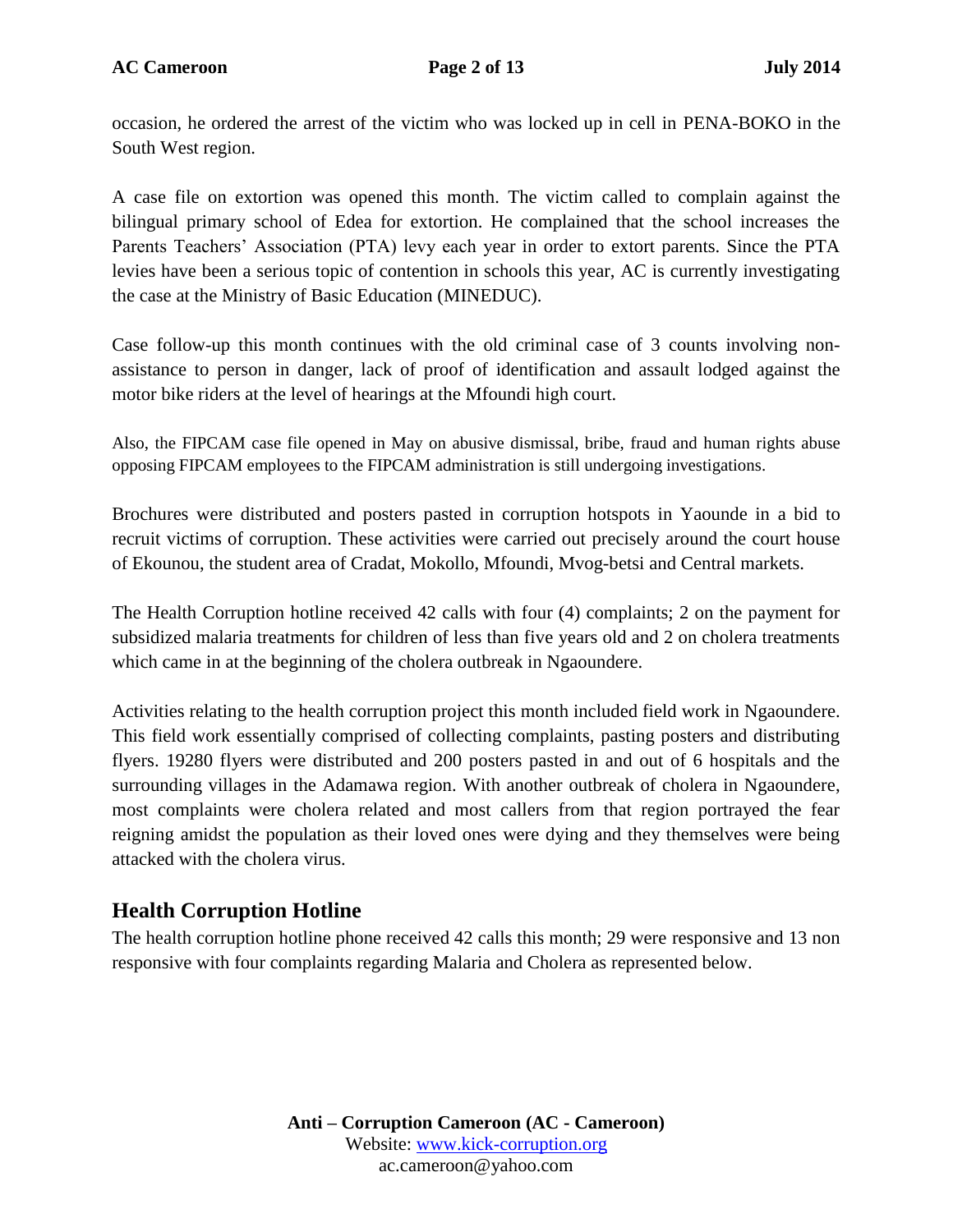

In the month of July 2014, 69% of calls were responsive though not all came in as complaints. The non-responsive calls are at 31% and was noticed that most of these callers are found in the Adamawa region where most of the time has network problems.



With the resurfacing of Cholera in the Adamawa region, most calls from that region were related to Cholera. Complaints on Cholera are at 40% and 40% for malaria as well while other complaints with hospital procedures are at 20%.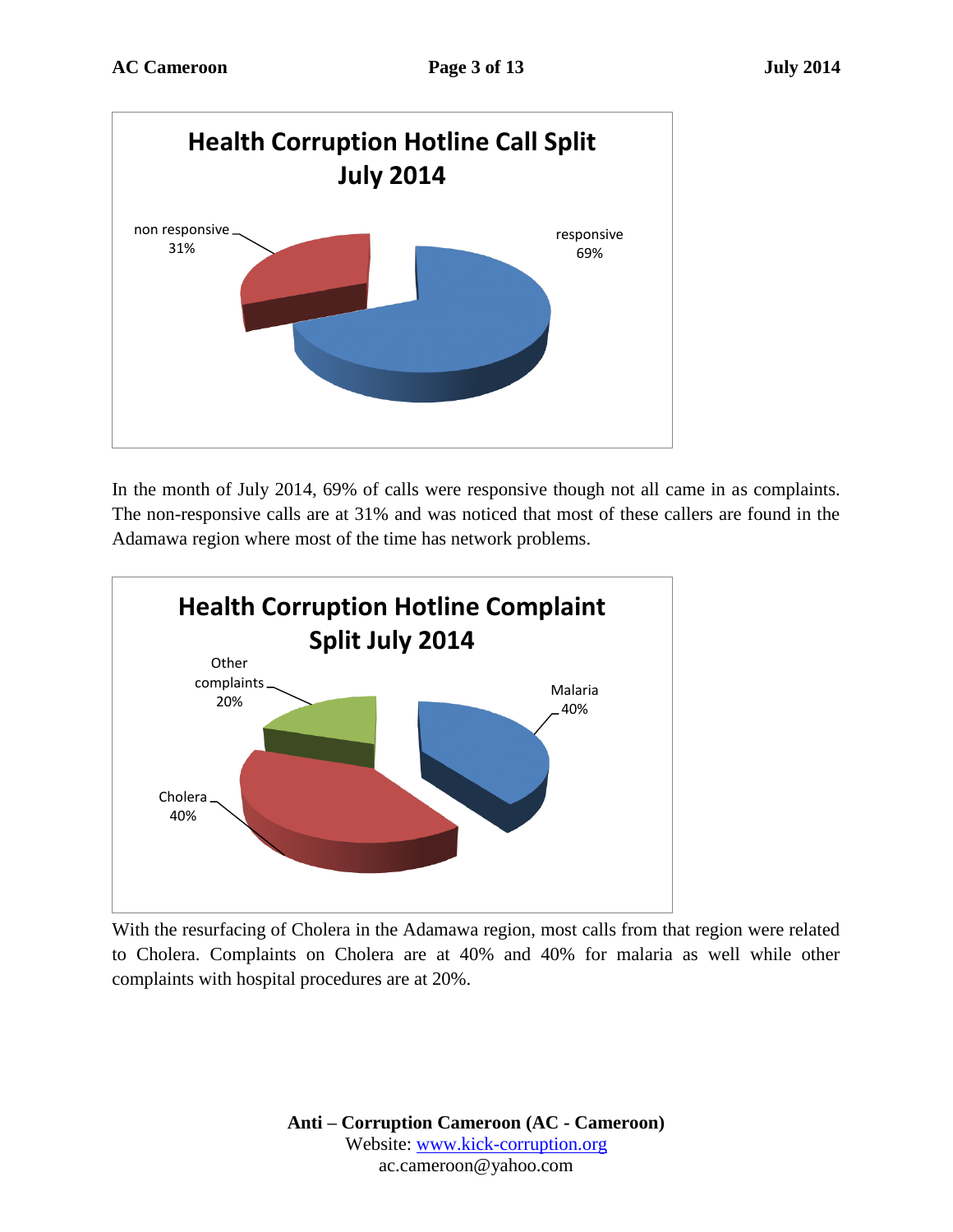### **Gender**

This month of July 2014 saw a great increase in the participation of the female gender as they registered 48% of calls this month while the male gender came on top with 52% as usual.



## **Age Range of Callers**



The adult age range comes first with 52% of callers, the youths with 45% of callers and the elderly comes in last as usual with 3% participative calls.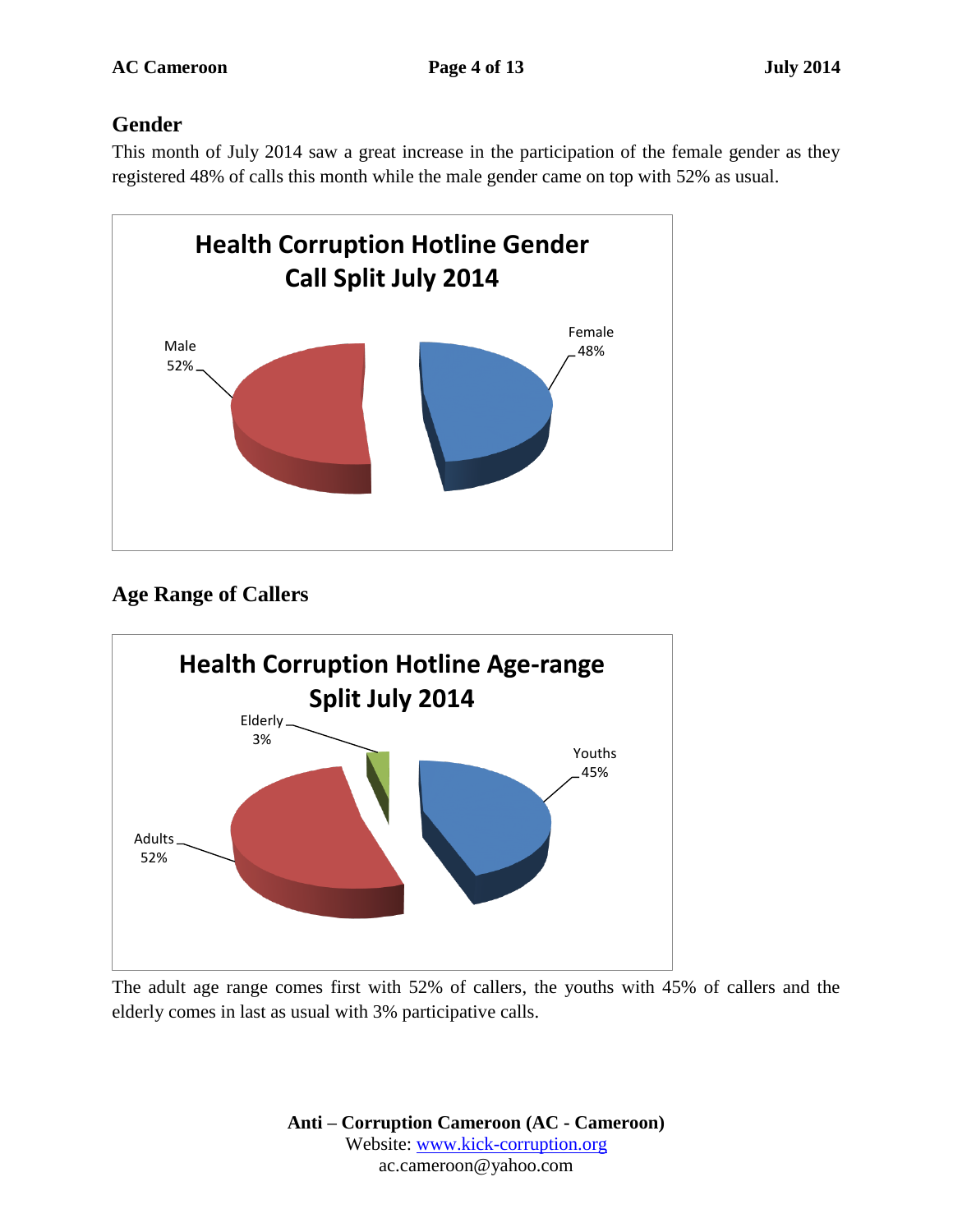#### **Regional Distribution of Calls**



The Adamawa region has the highest number of calls with 63%. This is because of the field work that was carried out this month in that region. The North West follows with 22%, the Center region with 7% while the South West and Littoral regions both participated with 4% of callers.

### **AC Hotline Phone**

A total of 43 calls were received through the AC hotline phone this month with 8 complaints against corruption and corruption assimilated offences. Thirteen complaints which are not corruption complaints but needed AC's legal advice were also registered this month of July. These calls have been represented in charts as per category, per the type of complaint, per region, gender and age range of callers as seen below.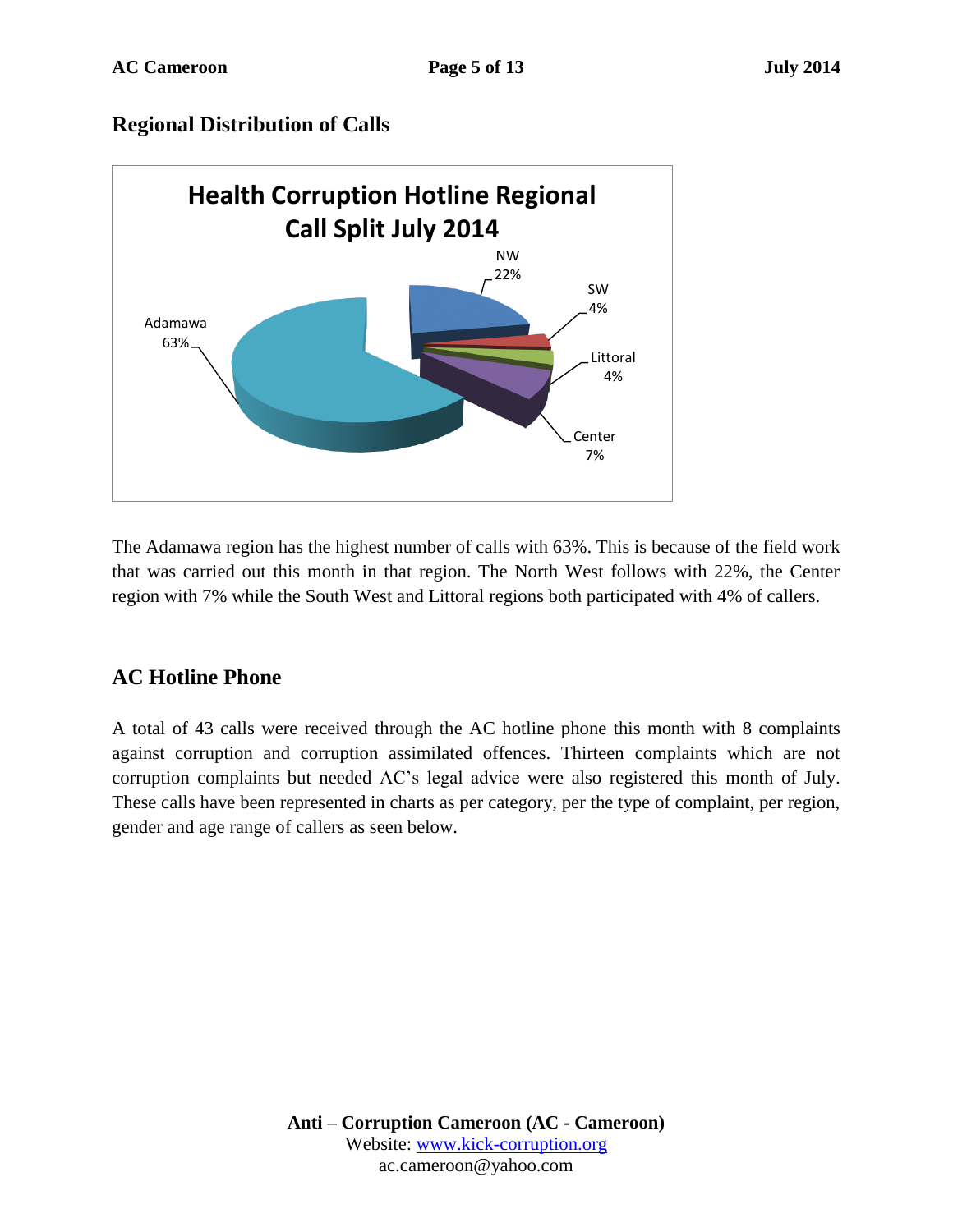

This month of July 2014, 86% of calls were responsive while just 14% were not responsive.



Corruption cases are at 22%, non-corruption cases at 35% while 43% person of callers issued no complaint, a pattern common with people afraid to denounce corruption cases and most of the time claim to have dialed a wrong number.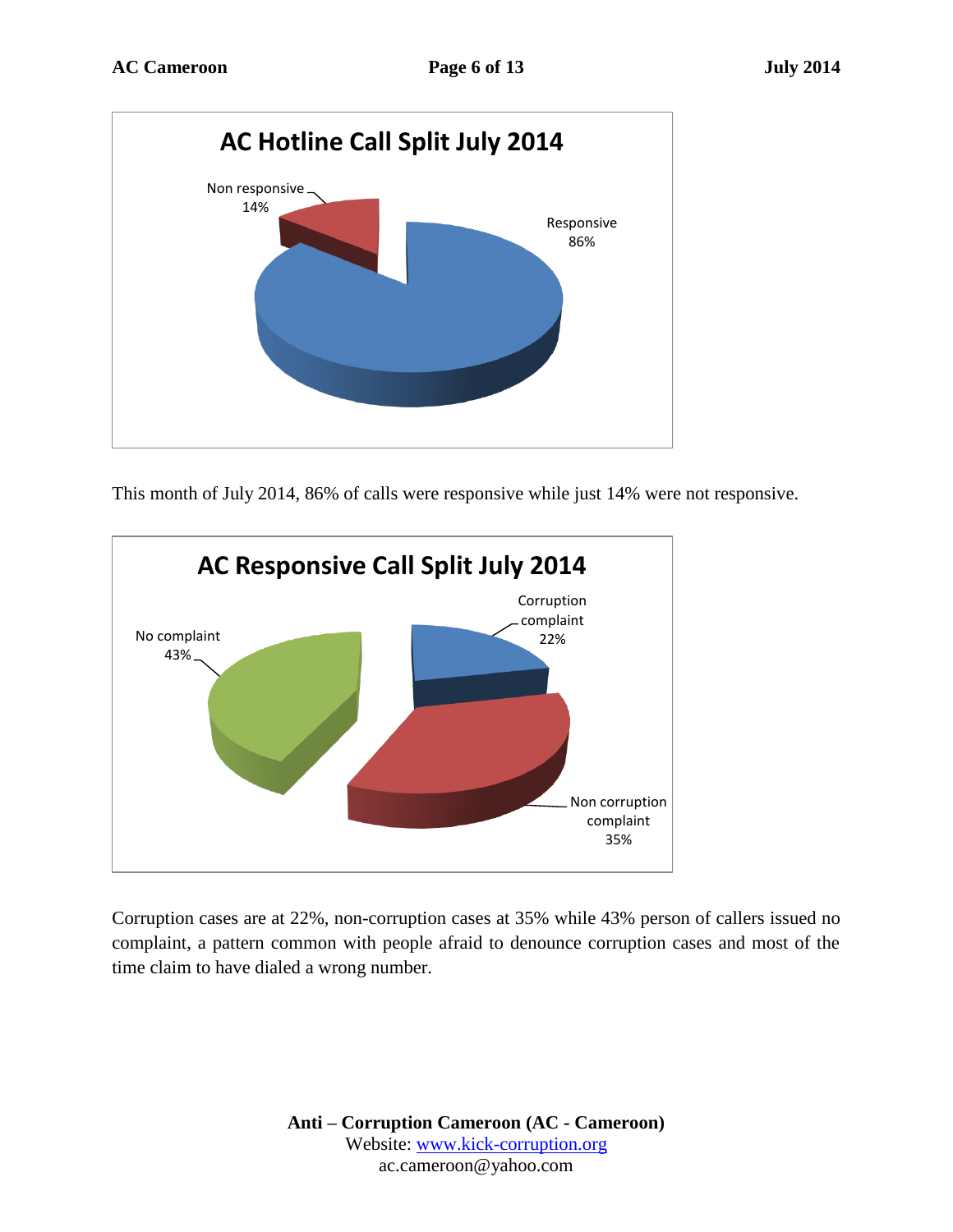

Like most months, bribery is higher than most other corruption complaints. Callers denounced 62% of bribery, 13% for oppression and abuse from the forces of law and order and 12% for extortion.



Denunciation for non-corruption calls has breach of trust and abusive dismissals are at 33%, human rights abuse at 15%, and 8% each for debt recovery problems, , family problems, land law problems and assault while theft is at 7%.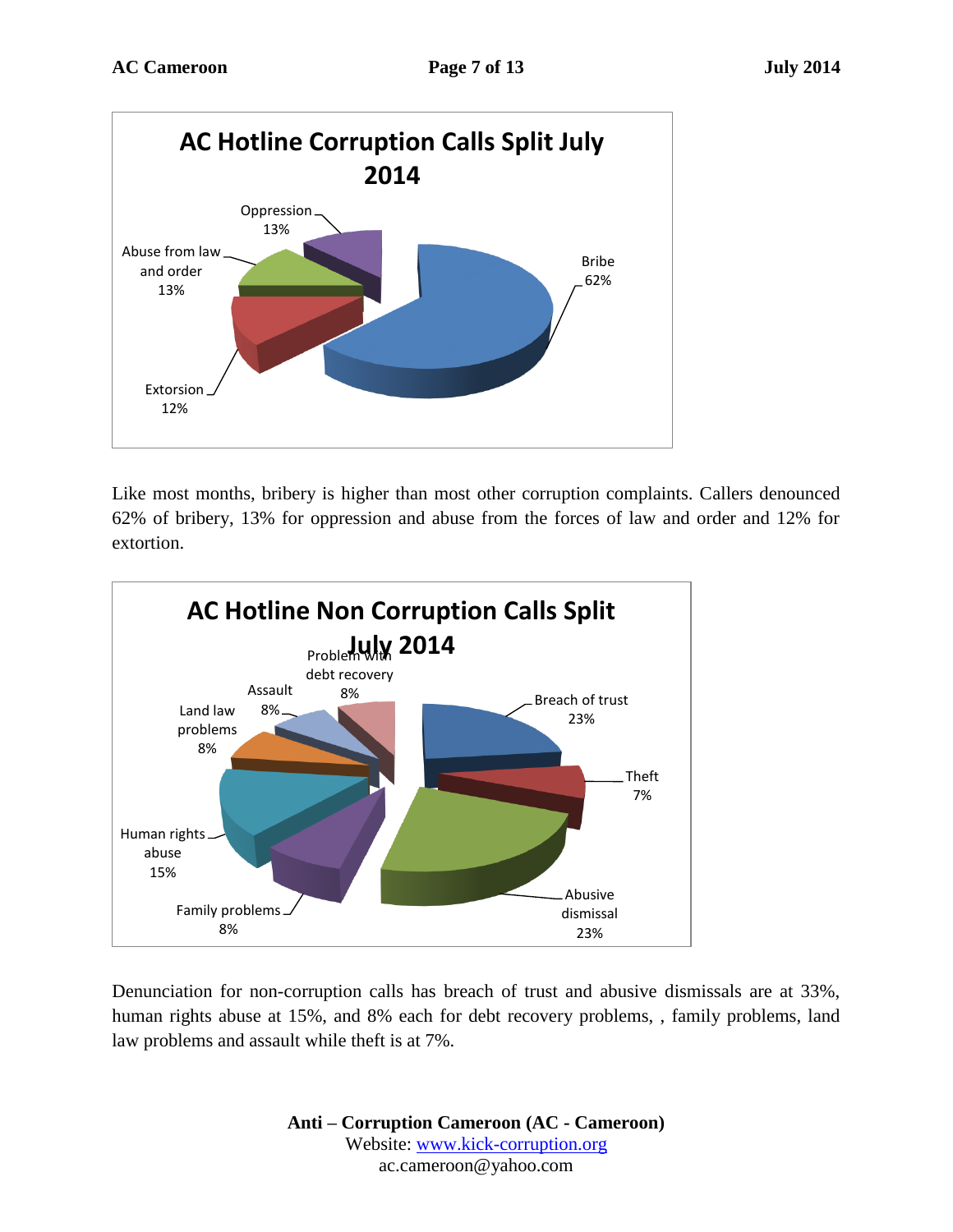

No complaint calls in July 2014 are represented by 56% of callers who wanted to verify the functionality of the hotline number and 44% of callers who claimed to have dialed the wrong number.

#### **Gender**

18% of callers this month were female folks while 82% of callers were male. It has been noticed that the women are always less participative for reasons which are not quite clear as efforts are always made to reach out to them.

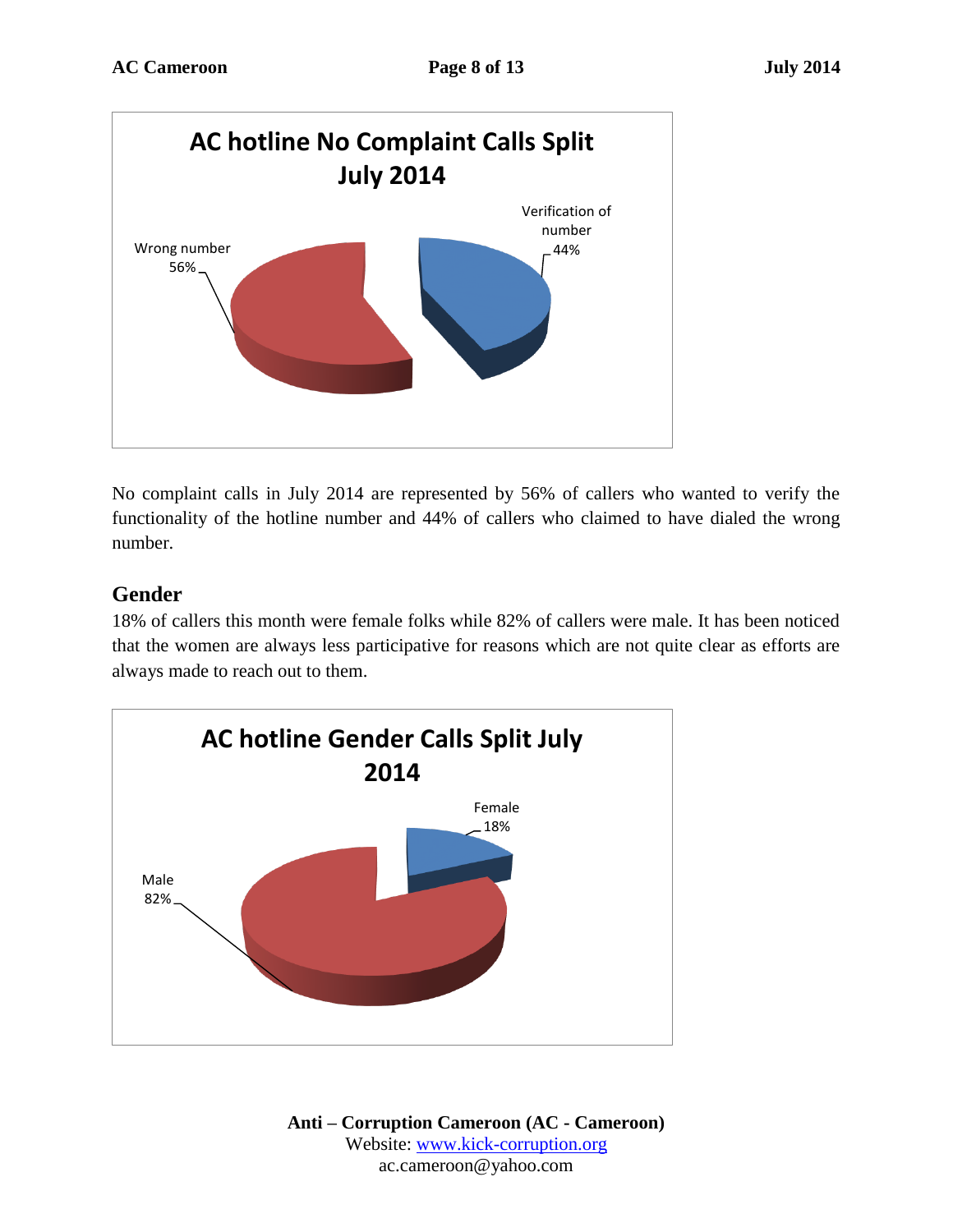### **Age Range of Callers**



The adult age range maintains the highest number of callers this month with 85%, while the youths are at 9% and the elderly age range with just 6%.

### **Regional Distribution of Calls**

The Littoral and Center regions maintain their positions with the highest participants with the Littoral at 31% and Center at 26%. Impressively, the West region which always has the smallest participants has leaped to the third place with 22% and the South region follows with 9%. The North and North West regions settle for 4% each, a total drop for the North West which is always competing with the Littoral and Center regions. Reasons as for this drop of calls from the North West region is not clear especially as AC's past analysis of data has always had most coming from that part of the country.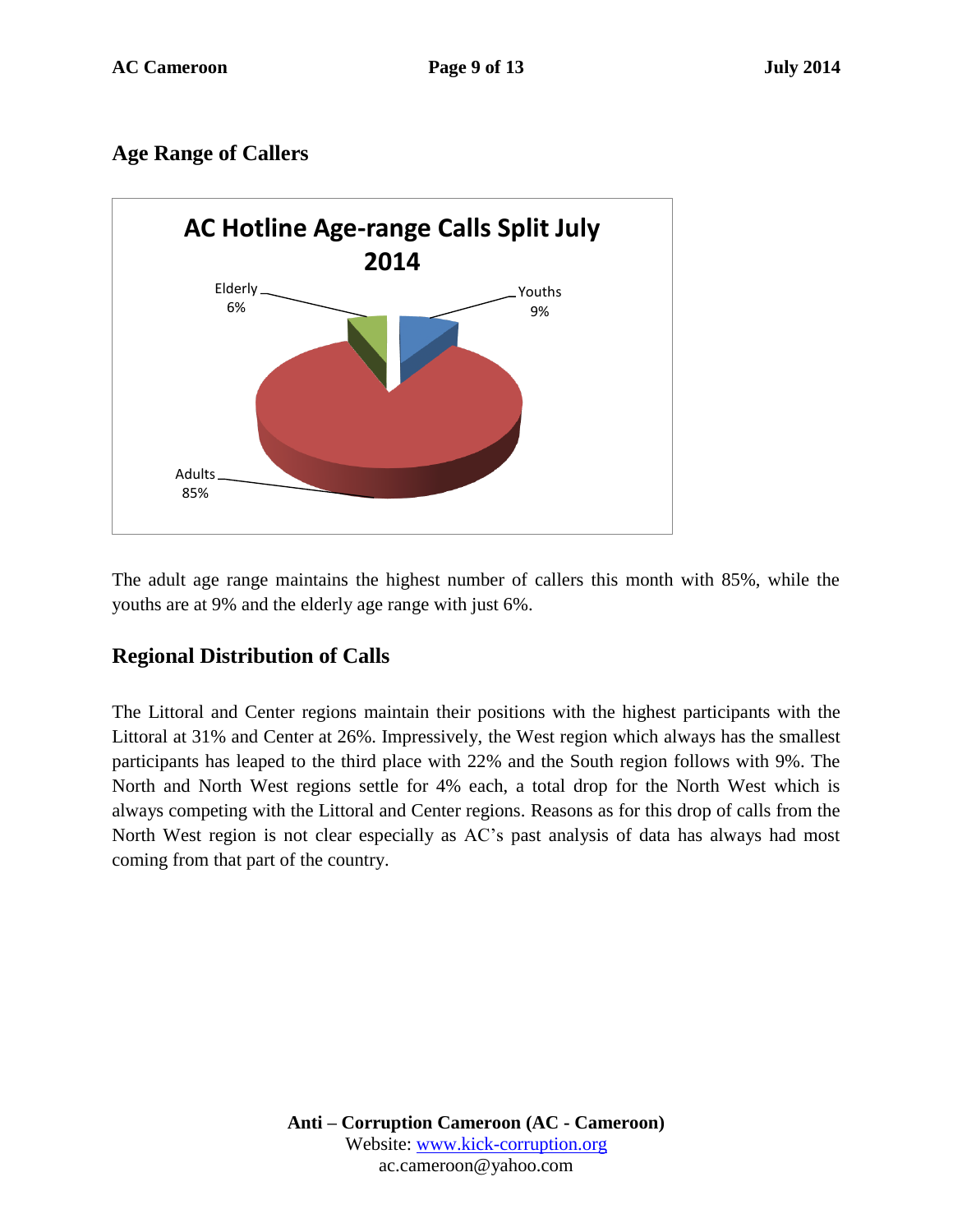

#### **EMAIL/POSTAL ADDITION TO HOTLINE**

One case on bribe was received through the email address, of a lady who paid 2.2million to a teacher to facilitate her daughter's entrance into the higher ENS. The child failed the public exam and she has been struggling to get her money from the teacher in vain and so contacted AC to help her recuperate her money.

#### **Investigations**

Investigations were carried out at the Cameroon Electronic company (SACEL) Mvan this month following a bribery complaint filed by a professional footballer with the problem of a double national identity card. According to him, he changed his age legally and was issued a court decision authorizing him to make a new birth certificate which he did. He used the birth certificate to make a new ID card but when he went to the immigration office to make a passport, he was sent to SACEL to rectify the problem of his double national ID card first before he deposits for a passport. Once at SACEL, he is being asked to pay 150,000FCFA before the first national identity card can be destroyed from the system. AC could not gather any concrete information whilst at SACEL because of the highly guarded nature of information from that organ. Investigations are still ongoing.

The case on bribery filed in from the South regional delegation of the ministry of Territorial Administration and Decentralization MINATD by a contractor sent AC volunteers on an investigating mission to the Ministry of Territorial Administration and Decentralization (MINATD). He complained that he won a government contract but is asked to pay a percentage first. He explained that contractors with the government can only win a contract after haven paid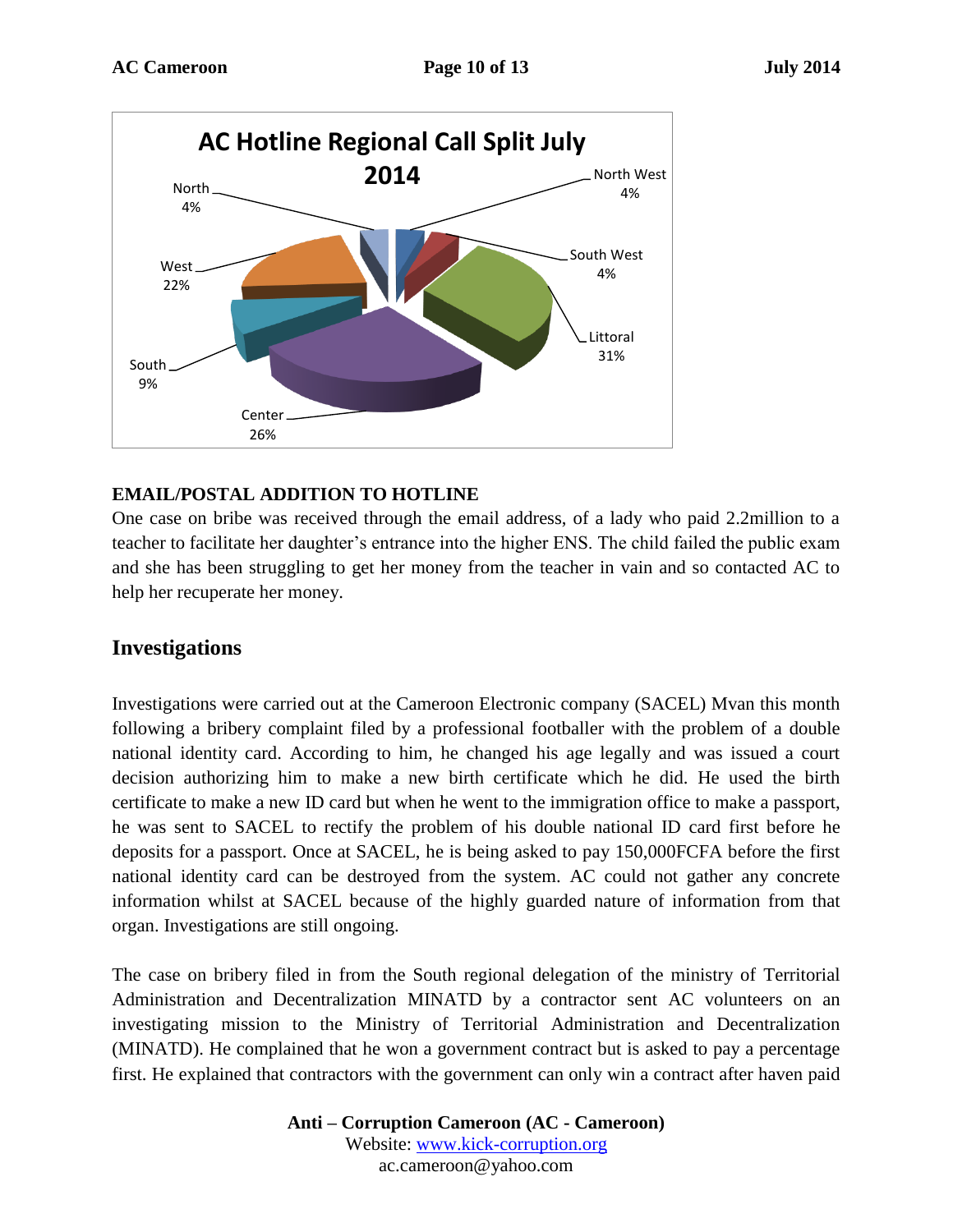a commission, usually a non-negotiable percentage to the workers managing projects at the regional office of MINATD in Ebolowa. Information brought back after investigation by AC volunteers showed that contract award is based on the study of documents and usually the best contractor wins the contract. No commission or percentage is paid to win a contract except the normal fees for composing documents.

Investigations were also carried out at the Ministry of Primary Education (MINEDUC) proved that most parents are in danger of extortion when it comes to Parents Teachers Association PTA levies. This investigation was a resultant effect from a complaint filed in by an aggrieved parent against the bilingual primary school of Edea for increasing PTA levies each year. The information gotten from MINEDUC was not very helpful as it supposes that each school addresses questions relating the amount to be paid as PTA levies giving much room for inconsistencies such as is evident in this complaint.

Investigations are ongoing in PENA-BOKO in the South West region of a case on oppression. A policeman seized the victim's national identity card while on duty and ordered him locked up in cell on a later occasion after harassing him for not being in possession of his national ID card when he had seized it before. The police sergeant when contacted claimed not to be the one that seized the victim's national identity card and refused to cooperate by telling AC who did the act. He promised to release the victim from cell.

The question of bribery in public examinations is another case that warranted investigations by AC. Two cases were reported this month by persons who had been victims of bribery, corruption and bad faith shown by public servants precisely teachers. The first case is a victim who paid 2.2million to a secondary school teacher to facilitate her daughter's entrance into the Higher Teachers Training Institute (ENS); the second case is another victim who complained he was intentionally failed during the oral examinations of the National Center for Youth and Sports, CENAJES because one of the jurors promised him failure if he does not give him 600.000 FCFA. Investigations have been launched in both cases.

Another complaint on bribery was opened this month. 'Bayam sellam' women selling in the Mvog-betsi market also sent AC volunteers to investigate tax payment procedures for these women at the Nkolbisson council. The women complained that the market master/controller obliges them to pay outrageous sums of money than they are supposed to and instead of it being collected monthly, they come daily. This complaint was taken seriously because it was noticed that it comes in every month especially during field work in that market. Investigations could not be concluded because the administrator in charge of taxes at the Nkolbisson council was on leave.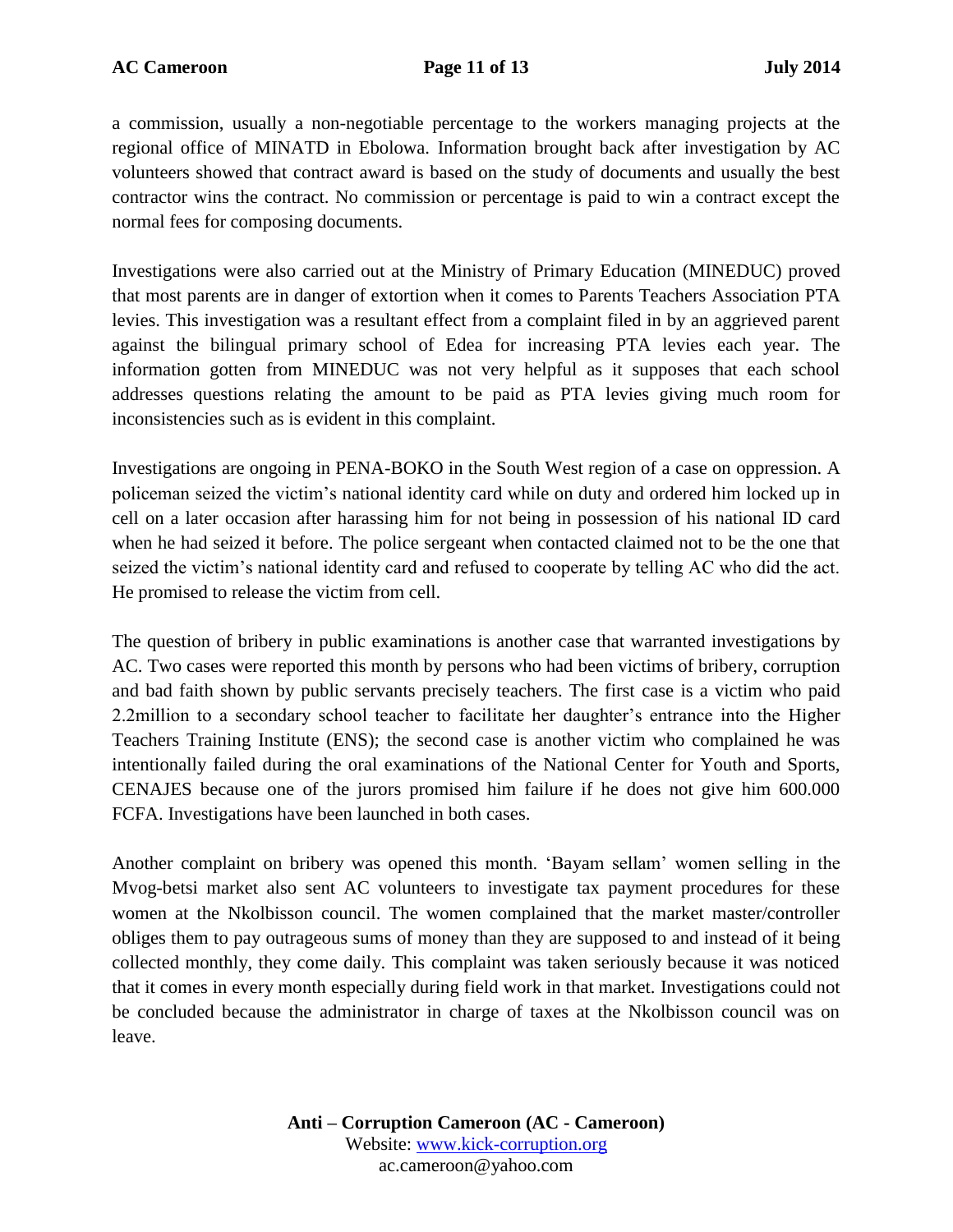#### **Legal follow-up**

AC continues follow-up of the motor bike rider's case. It is a criminal case of 3 counts involving non-assistance to person in danger, lack of proof of identification and assault. The case is always adjourned due to the absence of the plaintiff.

Also, the FIPCAM case reported last May on abusive dismissal, bribe, fraud and human rights abuse against FIPCAM by employees of the company is undergoing investigations because the fraud involves a network touching the Ministry of Mines.

#### **Media**

A total of 238 brochures were distributed and 171 posters pasted. Poster pasting and brochure distribution was done covering six areas being Ekounou, Cradat, Mokollo, Mfoundi Mvog-betsi and around the central market and town.

19280 Health corruption flyers were distributed and 200 posters pasted in and out of 6 hospitals and the surrounding villages in the Adamawa region.

#### **Management**

The two jurists retained for a test period in the beginning of this month of July are currently undergoing evaluation.

### **External relations**

AC was contacted by the coordinator of the National Association of Human Rights and Freedom Movement (HRFM) in a bid to establish how both structures can work in a synergy for the fight against corruption.